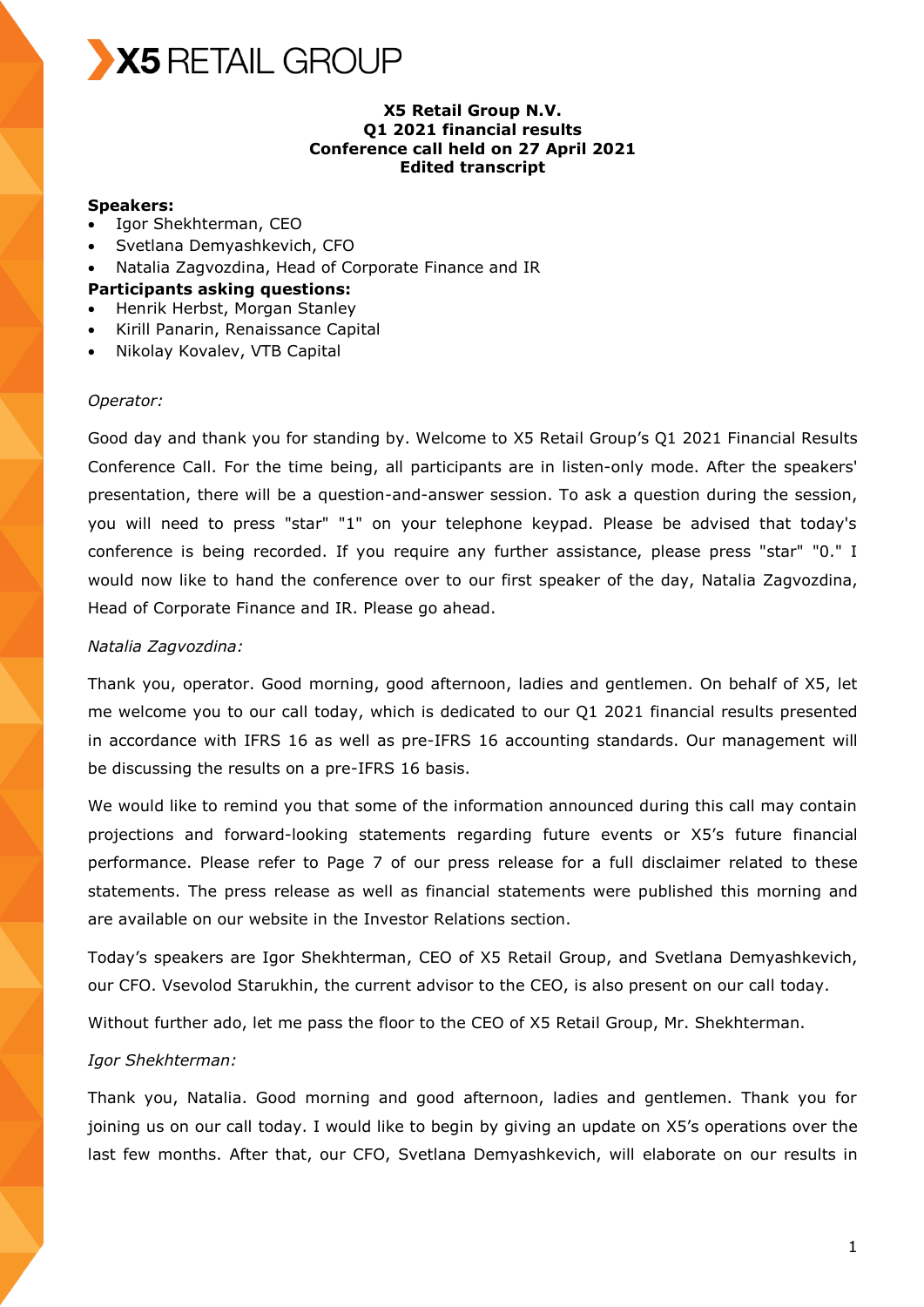finer detail and give an overview of year-to-date trading. Following our presentation, we will be happy to address all of your questions.

Before we move on, I would first like to comment on the upcoming changes to our management team. As you may know, on May 17, Svetlana Demyashkevich will step down as our CFO as she shifts to focus on a new project for Alfa Group that includes overseeing the launch of a new partnership between X5 and Alfa Bank in the fintech sector. Svetlana will continue working as my adviser in order to ensure a smooth transition.

From May 17, Vsevolod Starukhin will be the company's new CFO. Vsevolod is an experienced manager with a background in a variety of industries. He has held financial management positions in the Russian and international FMCG sector, operational management positions, and has experience transforming companies both functionally and digitally as CEO. We are confident that the diversity of Vsevolod's experience, combined with his professional competencies and personal attributes, will help X5 to continue implementing its strategy effectively. We expect Vsevolod to continue financing new businesses effectively and to work towards X5's goal of improving the efficiency of our traditional formats.

I would like to take this opportunity to thank Svetlana for her valuable contribution to developing a successful and efficient digital finance function at X5. Her efforts in this area have helped to significantly reduce funding costs as well as maintain productive relationships with our investors, analysts and credit rating agencies. Under her management, X5 has significantly strengthened its risk and internal control systems and improved the budgeting of its non-commercial procurement and investment process. I am confident that her experience and knowledge will be valuable in launching X5's new fintech service. Svetlana, thank you on behalf of the entire X5 team.

I will now summarize X5's key achievements in Q1 2021 as well as the progress of our online businesses. Given that we held our 2020 financial results conference call just a month ago, I will refrain from giving a long introduction. Revenue increased by 8.1% y-o-y driven by 6.4% growth in offline sales and 1.7% contribution to sales from our digital businesses.

Last year, we had two drivers pushing quarterly sales higher – the extra day in February given it was a leap year and abnormal consumer demand starting from March 14 due to customers stocking up ahead of the COVID lockdown. Excluding both of these factors, our normalized revenue growth would have been 13.2%, which I personally consider a solid result.

In Q1, X5 sustained market leadership in e-grocery by total GMV from our Vprok and express delivery services. In Q1, total MAU of X5's digital services increased by 91% y-o-y to RUB 14.7 mln. Sales increased across all formats and channels. Like-for-like sales remained positive despite the higher base effect in Q1 last year when our LFL was 5.7%.

In Q1 2021, we improved our gross margin to 25.2%. This was largely a result of our improved commercial margin shrinkage level and increased logistics efficiency. Our EBITDA margin excluding LTI, remained stable at 7.0% in accordance with pre-IFRS 16 standards. I would like to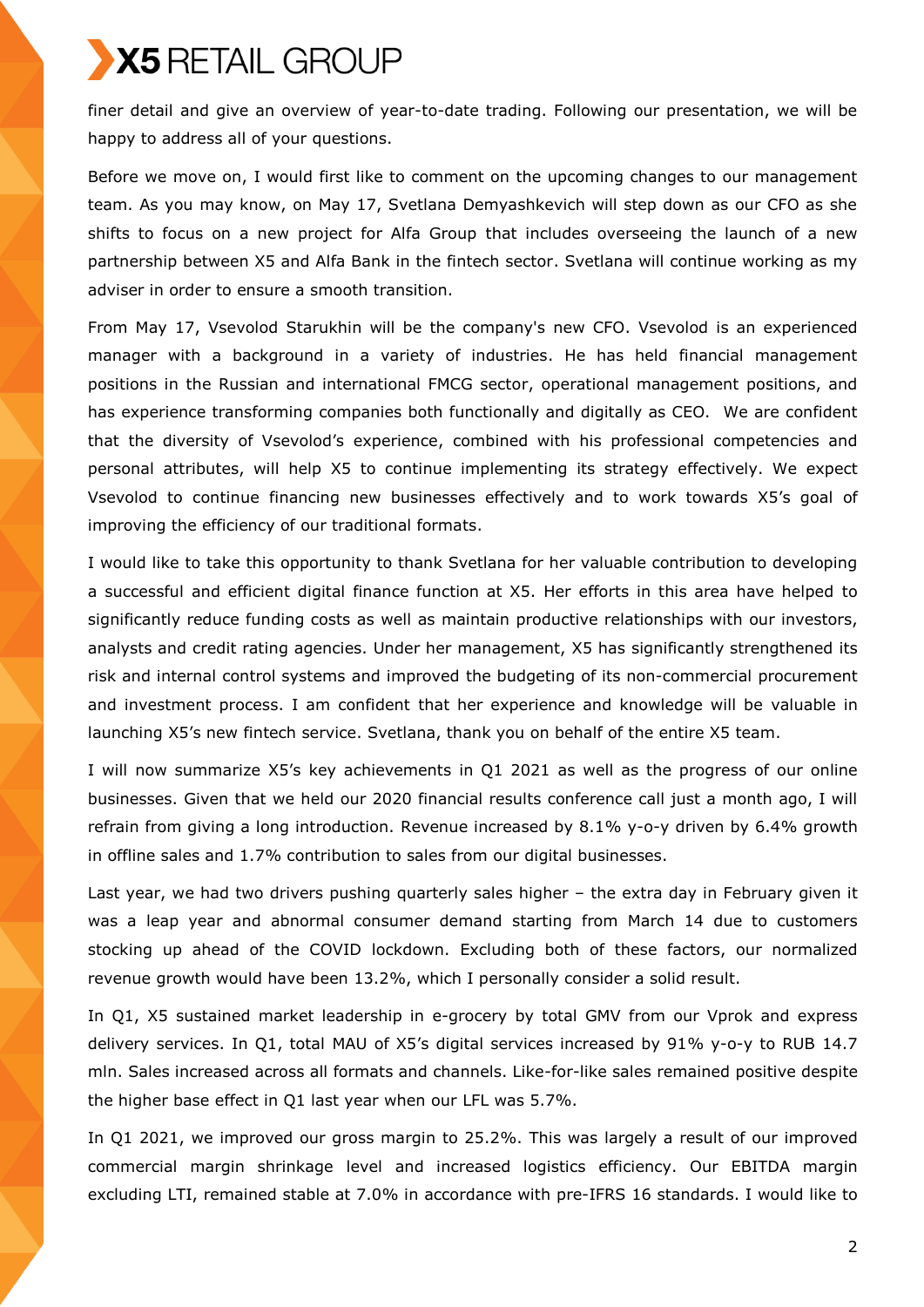

specifically focus on the 63 b.p. improvement in EBITDA margin for Pyaterochka, which reflects the team's successful efforts at boosting operational efficiency. The margin improvement comes in spite of the fast growth of express delivery services, which have accounted for the format margin. The increased profitability of Pyaterochka has enabled us to balance our temporary weakness in terms of Perekrestok Vprok's margin, and more importantly to invest in; new digital businesses, 5Post, and hard discounters, without impacting the Group's consolidated margin.

While the pandemic is not fully over, we are well placed to build on the momentum and success of the past year. We continue to strengthen our core business while developing our digital businesses and online capabilities. As always, we remain committed to providing great value and support for our customer in challenging times.

In Q1, we continued our program to refurbish Pyaterochka and Perekrestok stores, in line with our plan to refurbish 1,500 stores this year. Stores operating under the new concept continued to demonstrate significantly higher LFL sales growth and NPS levels than their predecessors, and by the end of the March, represented 17% of all Pyaterochka and 14% of all Perekrestok stores.

Like our tech competitors, we see huge market potential in e-grocery and aim to hold a 20% share in this market segment by 2023. As a Russian, regional food retailer, we have an important advantage over our competitors thanks to our vast infrastructure, purchasing power and data on customer preferences related to groceries. We are aware, however, that in order to maintain growth, certain levels of investment are required. We are considering various options to develop our digital businesses in the future after their planned carve out, and will be able to share more details on this later in the year.

Revenue from our digital businesses grew by 4.6x in Q1 2021, with Vprok.ru Perekrestok and express delivery successfully fulfilling over 74,000 daily orders during the peak period in March. Our digital businesses' share in X5's sales saw its fastest growth in Moscow and the Moscow region where sales penetration reached 4.0% in Q1 2021.

Vprok.ru Perekrestok continued to expand organically by growing its assortment, attracting new and existing customers. Its total number of projects doubled y-o-y to 1.2 mln in Q1. The service fulfilled 15,000 daily order on peak days.

We continue to expand the reach of our express delivery service from Pyaterochka proximity stores and Perekrestok supermarkets. It is now available in 24 regions and from 1,300 stores. The service fulfilled an average of 45,600 orders per day in Q1. The number of customers exclusively using these services exceeded 500,000 in March. Despite its relatively recent launch in December 2019, express delivery contributed 52% to X5's total digital revenue in Q1 this year. We see significant growth potential for this segment. Orders fulfilled by X5's post e-commerce delivery service reached 4 mln in Q1 2021 from 17,000 pickup points.

The online hypermarket Vprok,ru Perekrestok is expanding its delivery offering through use of 5Post's existing infrastructure. By the end of June, these services will be available in 43 regions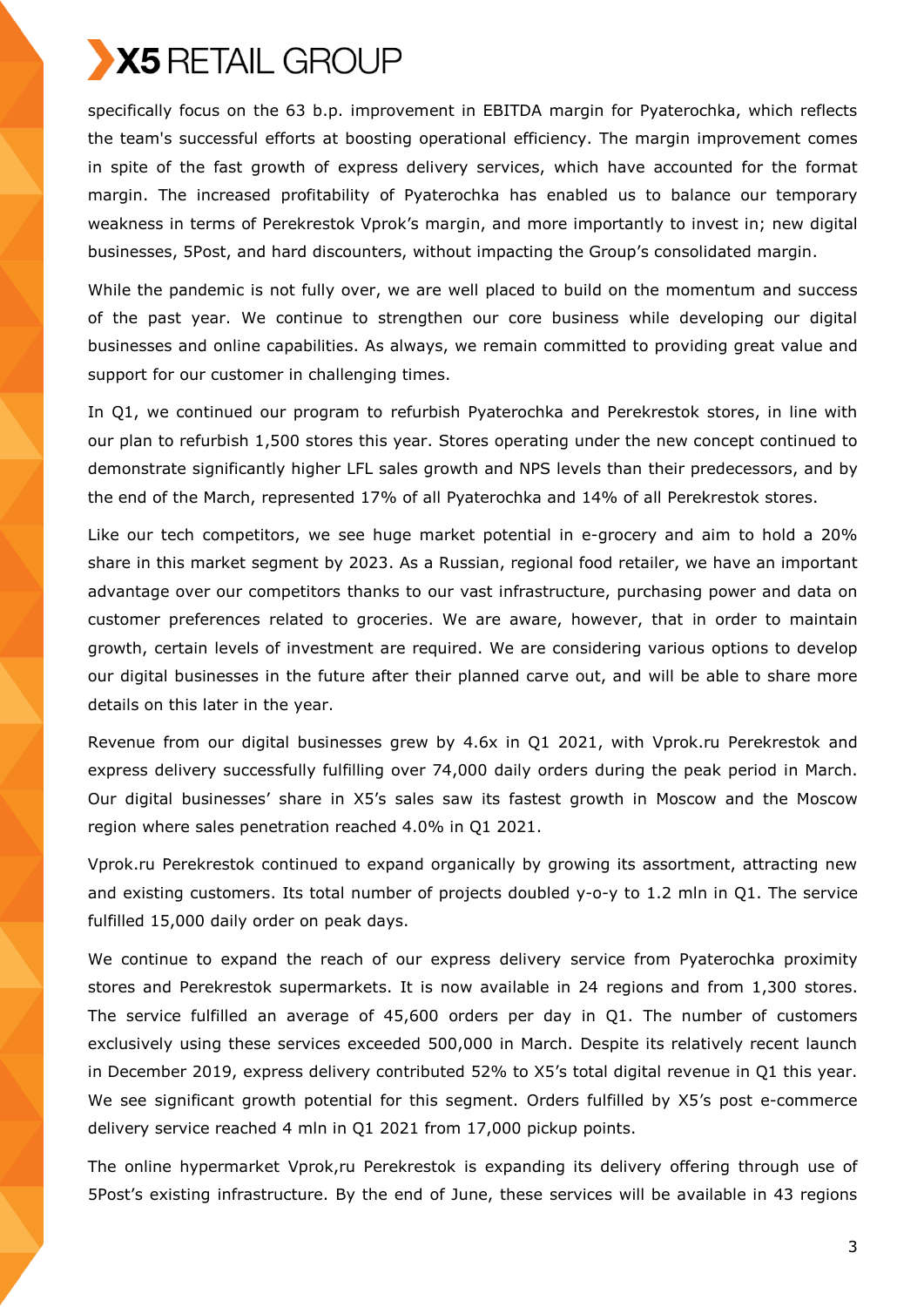and accessible to 66% of the country's population. This expansion will lay the foundation for developing the online hypermarket into a marketplace. By making use of X5's existing infrastructure, the Company will have a unique competitive edge. Over the course of this transformation, Vprok.ru Perekrestok's assortment will double to consist of over 100,000 SKUs by the end of the year.

In April, we announced the acquisition of Mnogo Lososya to enter the dark kitchen segment. This deal diversifies our ready-food business. While dark kitchens currently account for 5% of the ready-to-deliver market, their growth outpaces other online HoReCa segments. Our Okolo aggregator already features Mnogo Lososya ready-to-eat brands.

To ensure that X5 covers all stages of the customer journey, in a few months we plan to launch a media platform that will include recipes and price comparison sites. This will be available through our online platform and mobile app. It will enable us to communicate with the customer more efficiently and enable us to suggest food purchasing options.

Starting this year, X5 will also focus on fintech, including payments and subscriptions. By the end of 2021, we plan to launch a subscription service that will offer customers the opportunity to receive special discounts at X5 and its partnered stores. In partnership with Alfa Bank, X5 will also begin offering fintech services to its clients as part of its digital discount project. This project will include integrating a new payment solution into the mobile applications of all X5 businesses.

I would like now to hand over to X5 CFO, Svetlana Demyashkevich. Thank you for your attention.

### *Svetlana Demyashkevich:*

Thank you, Igor. Good morning, good afternoon, ladies and gentlemen. Thank you for joining our call today.

As you already know, next month I will take on a new role overseeing the launch of new venture between X5 and Alfa Bank to develop retail financial services. In the four years that I have been with the company, we have assembled a very professional financial team. We have also introduced systemic changes to improve business efficiency that have resulted in growing returns. It has been a great experience working in the management team of a public company, and I'm very grateful to Igor and to all members of the X5 Supervisory Board for this opportunity.

As usual, let me begin today with the external environment. In Q1, food inflation accelerated to a quarterly average of 7.4% y-o-y, up from 5.8% in Q4 2020 and peaking in February at 7.7%. Key drivers of price inflation included fruit and vegetables, with inflation of 13.5%, as well as sugar, eggs and vegetable oils. This was influenced by the increasing costs of global soft commodities, price inflation and the weaker rouble.

Consumer demand continued to recover and reached -1.1% y-o-y in Q1 2021 compared to -3.8% y-o-y in Q4 2020.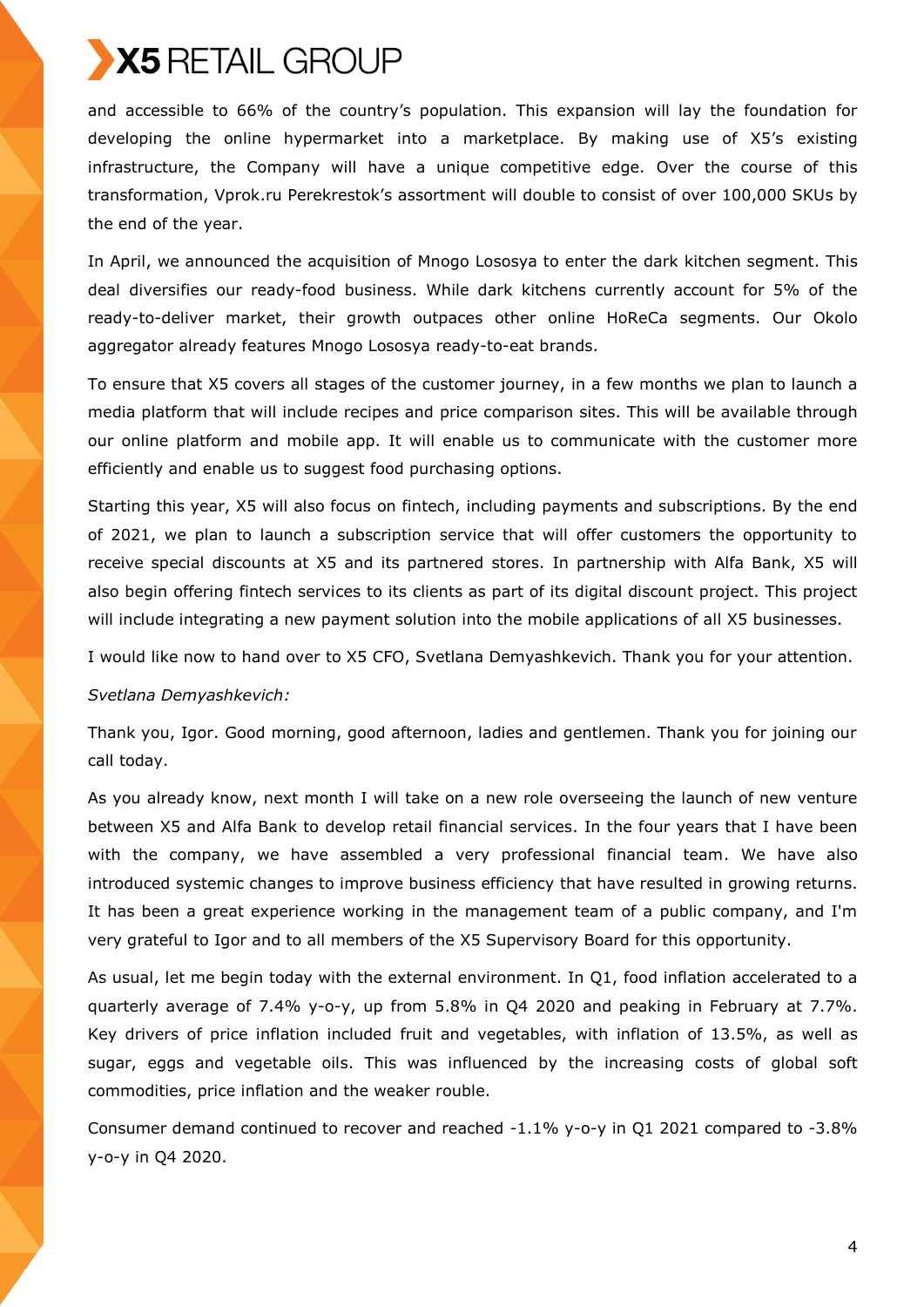

Nominal wage growth averaged 4.8% during the quarter, slightly decelerating from 5.3% in January to 4.6% in March. Unemployment in Q1 2021 decreased to 5.8% compared to 6.1% in Q4 2020. We still see changes in customer behaviour related to safety considerations, with less frequent visits to stores and larger purchase provision due to COVID. Other than that, there were no signs of changing consumer behaviour during the quarter.

Now a few words about X5's financial performance in Q1 2021. Igor already discussed our revenue growth, which we consider solid at 13.2% when adjusted for the effect of the Leap Year and the last 2 weeks of March. The high base for our revenue will continue in April but should start normalizing through May. I would like to remind you that in Q2 2020, April revenue growth was 16% y-o-y, but by May and June was already at 11% and 12.5%, respectively. High food inflation, although a challenge for retailers considering low nominal wages and decreased disposable income, of course supported our revenue in first quarter.

During Q1, we opened 252 stores on a net basis, which led to an 8.7% increase in selling space. We also refurbished 425 Pyaterochka stores and 1 Perekrestok store, bringing the share of stores operating under the new concept to 17% in Pyaterochka and 14% in Perekrestok. The gross number of store openings totaled 330 in Q1 and, together with refurbishments and investments in digital businesses, drove quarterly capex of RUB 20.6 bln, up 18.2% y-o-y. In Q1, approximately 45% of capex went to refurbishments, 35% to new stores, 5% to logistics, 9% to IT, while 10% consisted of maintenance capex. Other investments accounted for 14% of total capex and included efficiency projects and initiatives to develop our digital businesses.

LFL sales increased by 2.1% when excluding the extra Leap Year day from Q1 2020 data. On a normalized basis, we estimate our like-for-like performance at 5.4%. The LFL basket remained the main driver of LFL sales until mid-March. From mid-March, due to the base effect of last year we saw a reversal in our LFL sales composition, with traffic becoming a larger driver and basket size normalizing.

The net sales of X5's digital businesses totalled RUB 10.5 bln, which comprised 2.1% of consolidated Q1 2021 revenue – we think that by year-end, this should rise to around 3%.

Looking at margins. The gross profit margin increased by 81 b.p. y-o-y in the first quarter. This increase was mainly driven by a reduction of 50 basis points in shrinkages and logistics costs. This was a result of operating improvements within our businesses. The balance was due to a better commercial margin on the back of lower price investments. The net effect on gross profit of the reclassification of income from the sale of recyclable materials, distribution centers and transportation as well as costs related to Perekrestok stock and express, last mile delivery was almost zero.

In Q1 2021, SG&A expenses as a percentage of revenue increased by 109 b.p. y-o-y, excluding depreciation, amortization impairments, share-based payments and the impact of the current sales transformation. This is mainly due to higher soft cost utilities, third-party service expenses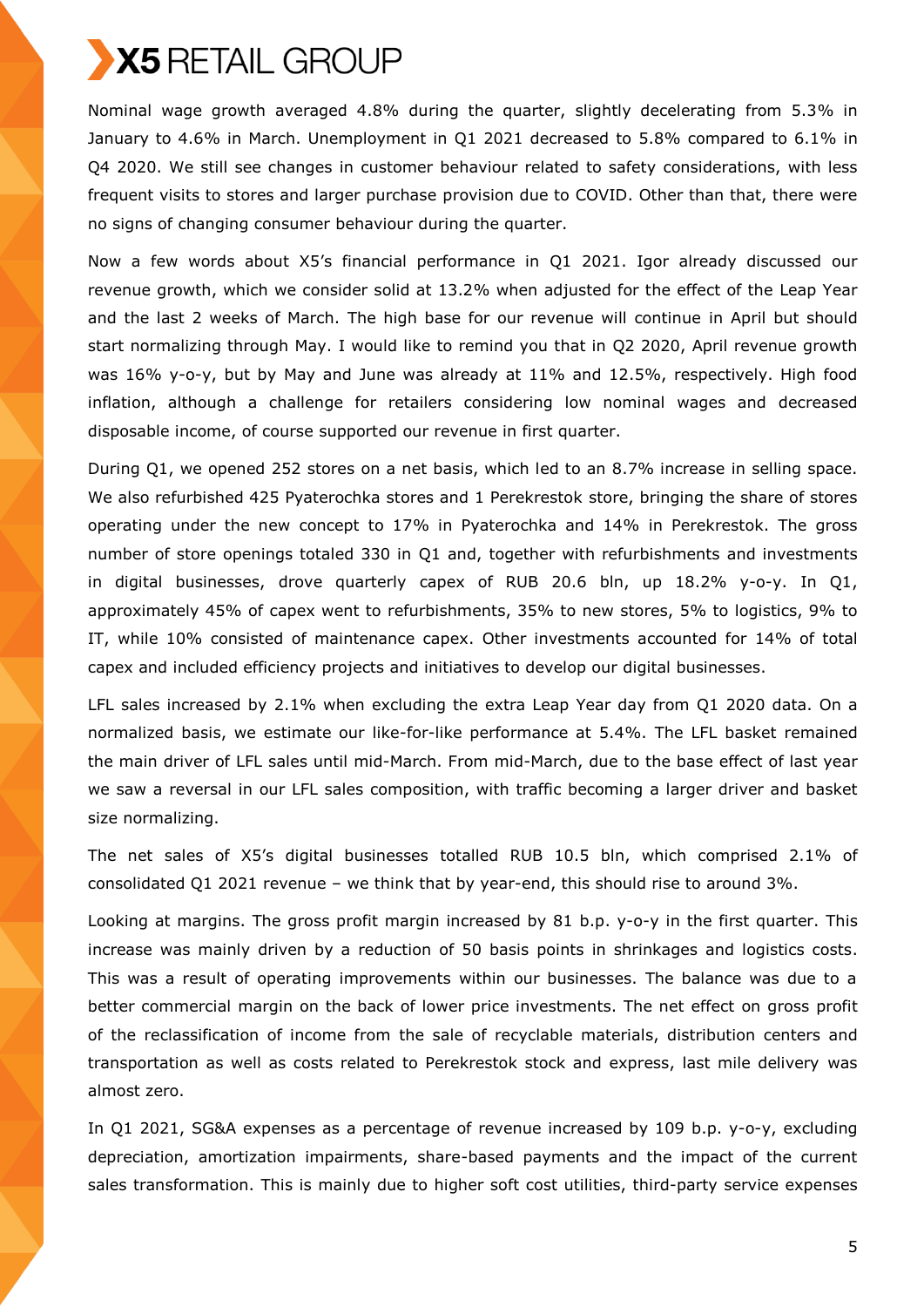and other expenses. It can also be attributed to the reclassification of Vprok.ru Perekrestok and express delivery last mile costs to SG&A expenses from cost of sales. Excluding the reclassification, SG&A expenses increased as a percentage of revenue by 86 basis points, which was offset by gross margin improvements. Starting from Q2 2021, reclassification will not affect these numbers.

As a result, adjusted EBITDA in the first quarter increased by 7.6% y-o-y, with the adjusted EBITDA margin down 4 b.p. to 7.0%. The rapid growth of our new and digital businesses impacted our quarterly EBITDA by 19 b.p., up from 13 b.p. in Q1 2020. Another negative factor was the ongoing transformation of Karusel. Karusel's revenue contribution is small, but its EBITDA margin is also in the low single-digit range, which affects our consolidated EBITDA results. Having said that, we are happy to report that Pyaterochka's EBITDA margin demonstrated a 63 b.p. improvement from Q1 of last year driven by improvements in commercial margins and reductions in logistics and shrinkages, all of which are system components.

Both Vprok.ru Perekrestok and express delivery are still showing planned EBITDA losses, but Vprok.ru Perekrestok is on track to break even by the end of this year. 5Post is also expected to break even on the EBITDA level, most likely before year-end. In February and March, 5Post already achieved positive EBITDA.

We continue to grow LTI expenses related to the last LTI program. According to the accounting requirement, given there is a 50% deferred payment in 2022, LTI expenses amounted to RUB 422 mln in Q1 2021. The remaining accrual for the old LTI program is estimated at around RUB 1.3 bln and if targets are maintained, will be accrued until the second payment in Q2 2022. The new LTI program is at its final stage of approval, and there have not been any accruals so far.

D&A and impairment costs increased as a percentage of revenue by 18 b.p. to 3.6% in Q1. This was mainly due to the gross book value of assets growth outpacing revenue growth and the accelerated depreciation rate due to the increased number of refurbishments compared with last year.

In Q4 2020, net finance costs decreased by 4.6% y-o-y due to a decline in the weighted average effective interest rate of X5's total debt. This was driven by the declining interest rates in Russian capital markets and X5's actions to minimize interest expenses.

In Q4 2020, income tax expenses grew by 14.9%, in line with the increase in profit before taxes.

The company's net profit in Q1 increased by 12.1% y-o-y to RUB 9.2 bln, while net profit margin increased by 6 b.p. y-o-y to 1.8%. Net profit was supported by smaller noncash FX as the ruble fell less in value in Q1 2021 than it did in Q1 2020.

I will now turn to our financial leverage. At the end of Q1 2021, our net debt-to-EBITDA ratio was at a comfortable level of 1.60x. Going forward, we seek to maintain this ratio below 1.8x while continuing to pay dividends.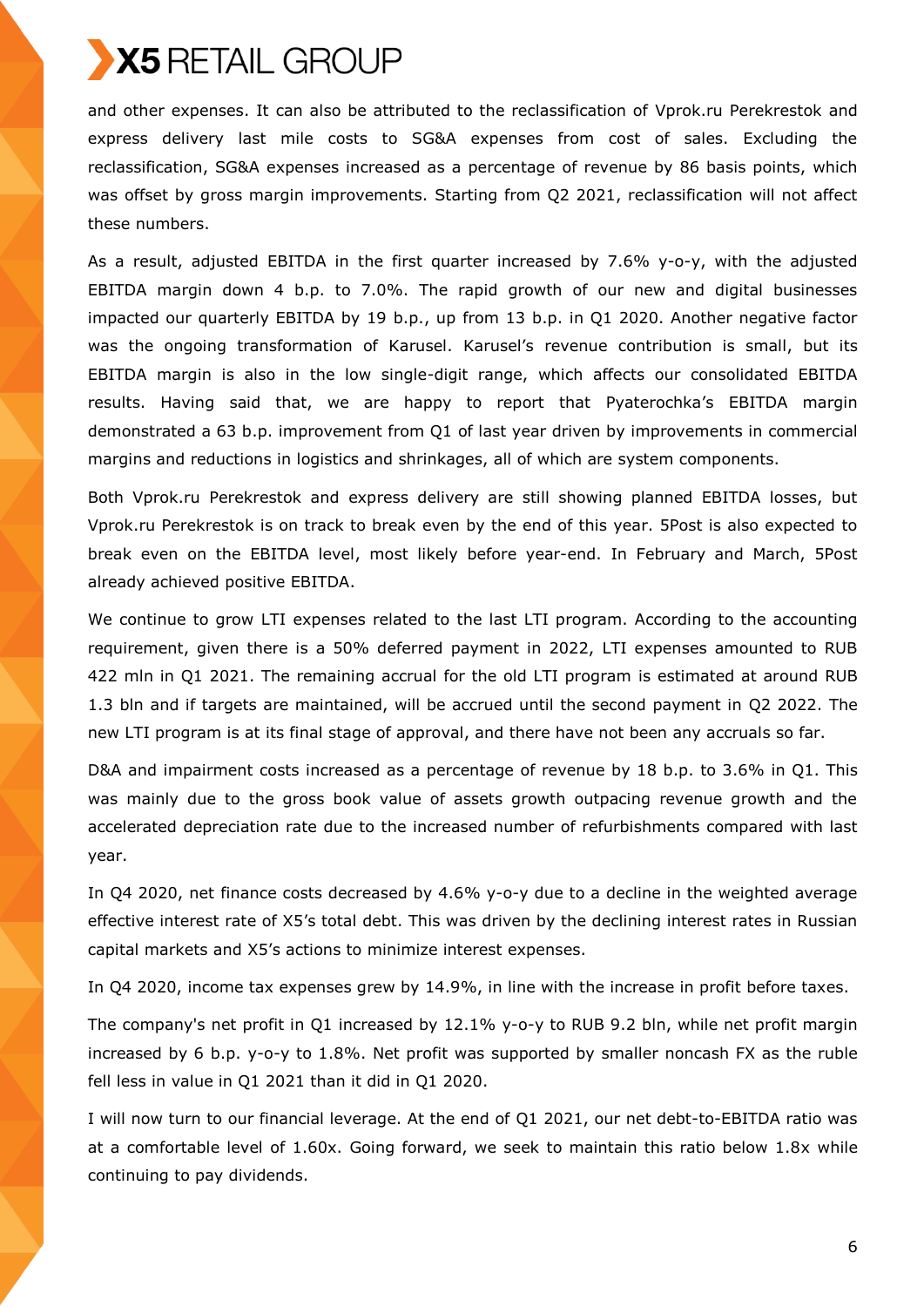Now, a few comments about cash flow. Net cash flow generated from operating activities in the first quarter was RUB 24.4 bln, down from RUB 40.0 bln in Q1 2020, which was abnormally high for the seasonally low first quarter and was a result of the working capital changes related to COVID stock up.

The RUB 5 bln reduction in our working capital in Q1 2021 reflects normal business seasonality. This year, X5 did not witness the abnormal changes in working capital that occurred in 2020. So working capital was released in Q1 2020 and [there will be] investments in working capital in Q2 2020. Last year, those changes reflected increased demand and large inventory drawdown as COVID-19 emerged. This rise in purchases led to much higher accounts payable and faster inventory turnover.

Finally, I will give a short update on the quarter-to-date results and some guidance before we transition to the Q&A session. Net retail sales, excluding VAT, grew by 6.8% y-o-y in the first 26 days of April. LFL sales growth stood at 0.5%. This is on the comparable 26 days of April 2020, which had LFL of 6.7%. Now that we have passed the comparable period of last year's stock up buying, we are seeing a substantial acceleration of sales and LFL: From the beginning of the last week of April, net retail sales grew by 15.1% y-o-y and LFL sales by 8.5%.

Finally, let me confirm our previously announced plans to open around 1,500 stores before any planned closures across all formats in 2021 while maintaining our profitability and returns. A similar number of stores will be refurbished. The plan is for capex not to grow faster than revenue. We remain committed to continue paying dividends in line with our dividend policy.

With that, I would like to conclude the discussion of our results and take this opportunity to thank the investors and analysts that I worked with during my tenure as X5's CFO. Thank you for your interesting questions, ideas, discussions, your interest in our company and your support over the years. I have greatly enjoyed working with you all.

We are now ready for your questions.

### *Operator:*

Thank you. As a reminder, to ask a question, you will need to press "star" "1" on your telephone keypad. To withdraw your question, please press the "pound" or "hash" key. Please stand by while we compile the Q&A for you.

Our first question comes from the line of Henrik Herbst.

#### *Henrik Herbst:*

I had a couple of questions. Firstly, I just wanted to check, it looks like your Moscow and Moscow region sales densities fell year-on-year. If you could maybe talk a little bit about what's going on there and how you think that will evolve going forward. And then secondly, I was wondering if you could help us sort of understand a little bit better the building blocks in your EBITDA margin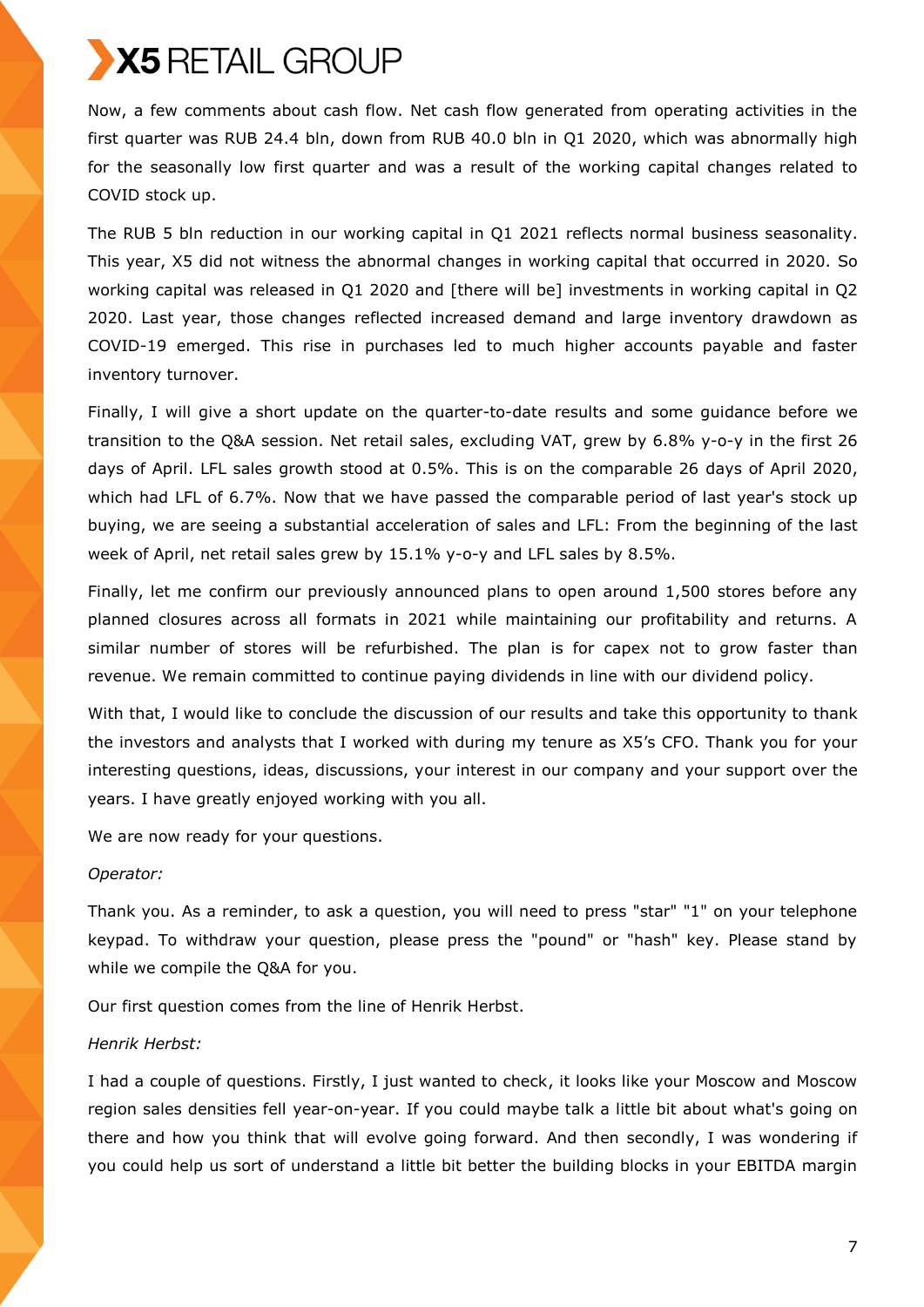progression, and how we should think about the margin progression for the rest of the year given that, as you point out, Pyaterochka is delivering very, very solid margin improvement.

I guess as we go through the year, the drag from Vprok.ru Perekrestok should reduce if the business is getting closer to breakeven or positive EBITDA. And I guess Perekrestok had weaker sales so it was a bit of a drag. And if people start to return to shopping malls, et cetera, which should help that business, why shouldn't we expect EBITDA margins, I guess, to improve yearon-year?

### *Svetlana Demyashkevich:*

Thank you for your question – I will first comment on sales densities in the Moscow region. I think that Pyaterochka's performance was actually the biggest cause of the fall in sales densities due to the fact that in the first quarter, we still didn't see a return in traffic to shopping malls. Lower sales densities were also largely expected given the abnormal stockpiling that occurred in March of last year.

We are glad that we have seen much more positive trends in Perekrestok in late April. And I believe that in May and June – so overall for the second quarter – we will see better overall trends in sales densities as well as in traffic and revenue growth.

And your second question on margin progression. First of all, we still see potential to further improve our gross margin by making operational improvements that will impact shrinkages and logistics costs. In addition to that, we don't see any negative developments in the promotional environment or any aggressive behavior from competitors. So we think that we have the potential to improve our overall gross margin further.

At the same time, as you know, we are continuing our digital transformation, and are constantly seeing its positive effects. So, the overall effect in 2020 and 2021 of the implementation of digital processes in our core decision-making procedures will be around RUB 20 bln on the EBITDA margin. So that also gives additional potential for improvements.

At the same time, we do see that in the first quarter, we did have this effect of negative operating leverage because of last year's high base. Totalling all of that up and taking into account the fact that food inflation was higher than we had expected in our budgeting process, I think that the EBITDA margin will remain above 7 as we planned. I think that the overall level will be closer to the level seen last year.

## *Henrik Herbst:*

But I guess what you're saying, why shouldn't margins improve year-on-year for the rest of the year if you're using better operating leverage. Are you saying basically that you will reinvest your operating leverage in the digital business? Or how should I think about it?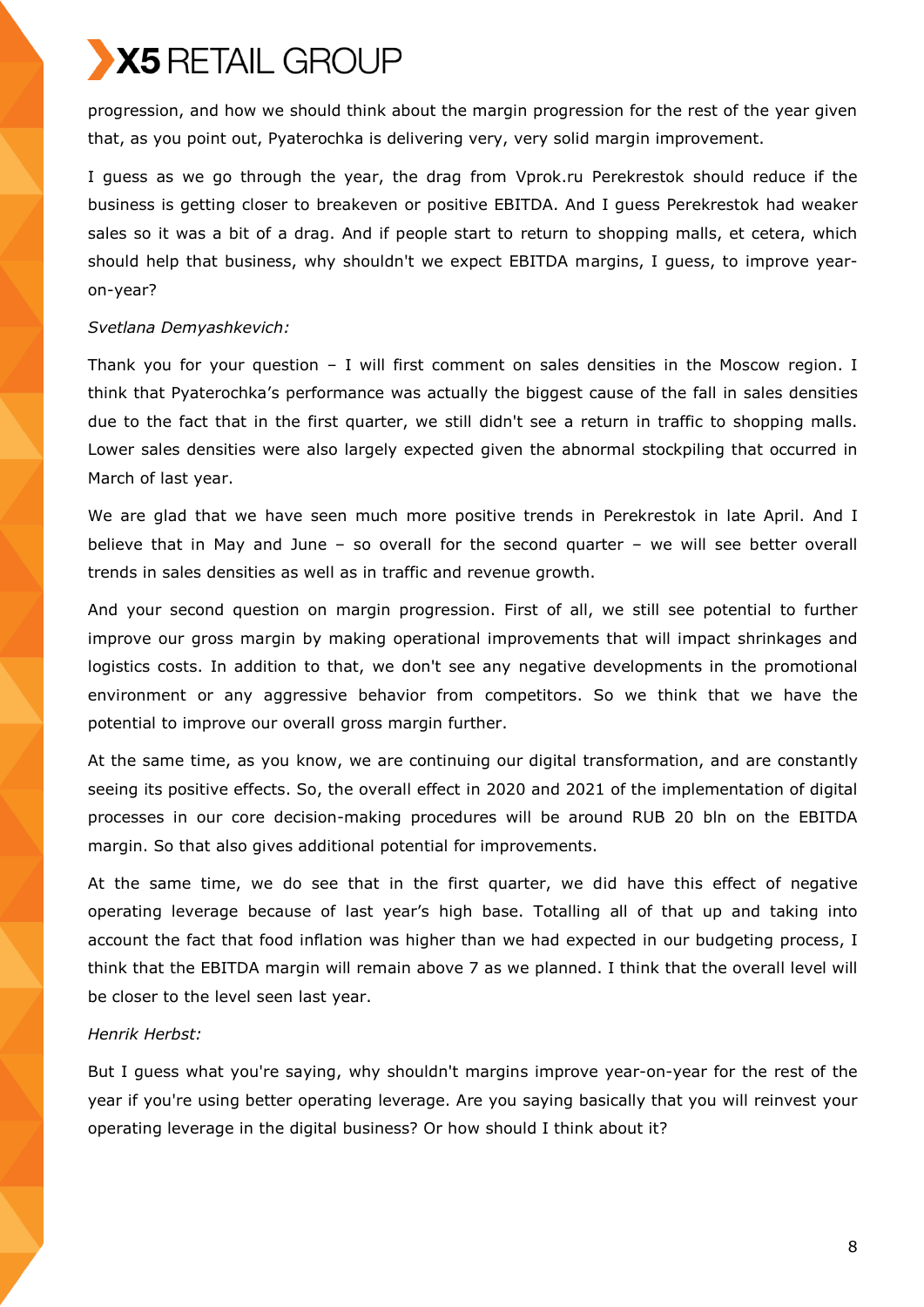## *Svetlana Demyashkevich:*

As you know, we are always ready to reinvest in the development of new businesses, in the development and engagement of our personnel, and I think this will be the case here. So I think we're happy keeping our EBITDA margin above 7%, pretty much at last year's level, and investing the rest to help us gain leadership in the e-grocery segment, to develop our online customer proposition, and to digitally transform all of our businesses because we think that strategically, in the long term, it's the right thing to do.

### *Operator:*

And your next question comes from the line of Kirill Panarin.

## *Kirill Panarin:*

A couple of questions, please. Firstly, there was quite a significant improvement in gross margin in Q1 versus Q4. Can you give any comments on the short-term outlook, please? Is it fair to assume that the trend will continue? And if you could also talk about the pricing environment over the past month given the growth slowdown, that would be helpful. That's the first question.

## *Svetlana Demyashkevich:*

I think we already commented on this when we discussed the results of Q4 2020 and the overall results of last year. We are planning based on annual budgets and usually, if we do have surplus in the first half of the year or three quarters of the year, we might be ready to invest some of the surplus EBITDA margin into our customers, personnel, new projects or businesses. This was actually the case in the fourth quarter of last year.

Now, in this first quarter, we see our normalized EBITDA margin at the level we had planned in our budget for this year. So we're just on track with our plans.

## *Igor Shekhterman:*

And I just wanted to add, we mentioned in our call in April when we discussed our full year results that investments made in the fourth quarter are important for us to support our business in Q1. And you can see that the results in Q1 have definitely been impacted by our investments in Q4.

## *Svetlana Demyashkevich:*

The second part of your question was regarding the promotional environment. I would say that it was at quite a comfortable level for us in the first quarter of this year. We don't see any aggressive behavior from our competitors. So we are able to keep a promotional level in line with normalized trends.

## *Kirill Panarin:*

OK. Great. And secondly, just wanted to ask about staff costs. They grew materially ahead of sales and space in Q1, and it looks like the growth actually accelerated versus Q4 if we exclude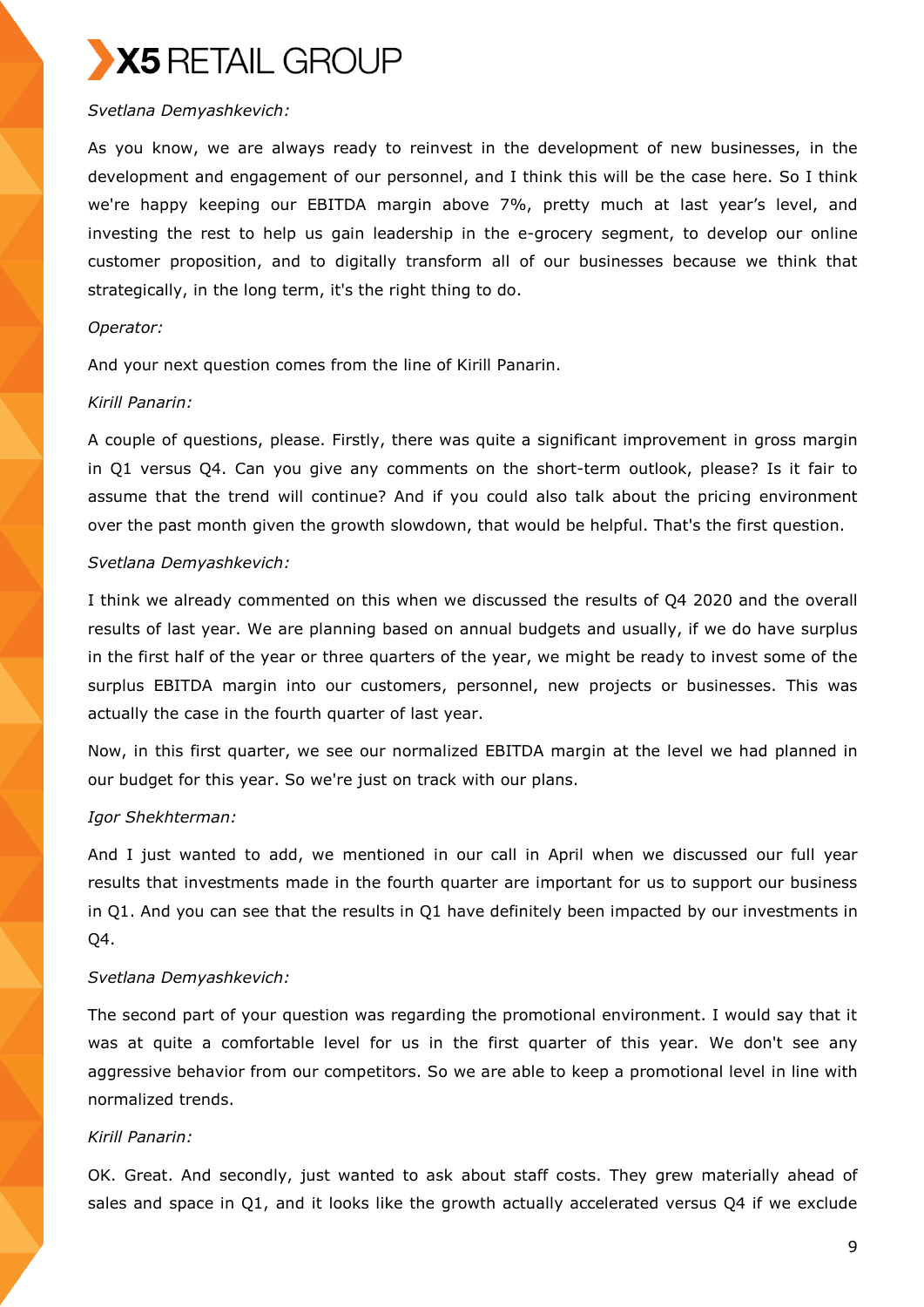the one-offs you previously talked about. So if you could comment on the drivers of that growth in staff costs and on the near-term outlook, that would be great. And also, could you remind us what share of staff cost is fixed versus linked to sales?

### *Svetlana Demyashkevich:*

So actually, the biggest driver of growth of this structural proportion of staff cost revenue is the negative operating leverage because the growth seen in the first quarter of 2021 was slower than the peak in 2020 related to COVID, and that gives this effect of a lot of the lines of our SG&A expenses looking higher than usual. We do expect that in the second quarter the structure of SG&A expenses should normalize. And over the course of the year, in our annual results, you will see that we continue to increase efficiency in our SG&A.

### *Kirill Panarin:*

OK. I was just a bit surprised that staff costs didn't decelerate together with sales more materially, but that's OK. Last one for me. On express delivery, it continues to grow very rapidly. As you previously said, there was no cannibalization of off-line sales. So I just wonder if that's still the case. And if not, are there ways to optimize in-store costs to offset the pressure from courier expenses? That's it from me.

## *Igor Shekhterman:*

Thank you for the question. We don't see any meaningful cannibalization when we analyse what the customer behaviour. We are also working to improve efficiency and reduce the length of the entire process of express delivery from our stores.

### *Operator:*

Thank you. Once again, ladies and gentlemen, "star" "1" if you wish to ask a question.

And our next question comes from the line of Nikolay Kovalev.

## *Nikolay Kovalev:*

Also, I wanted to clarify a couple of points. You mentioned a slowdown in the price of investments in the first quarter, which basically left the EBITDA gross margin at its highest level of the last – almost like 10 years. So my question was, can you comment on what kind of promo activities you see across various segments at the moment? And what you expect to happen in the second quarter when revenue growth picks up?

My second question is on your digital businesses. If my calculations are correct, you plan to achieve 10% revenue growth and 3% in digital businesses, so roughly a RUB 65 bln turnover this year. Can you potentially break it down between your various (missions)? So I mean stock up express delivery and 5Post?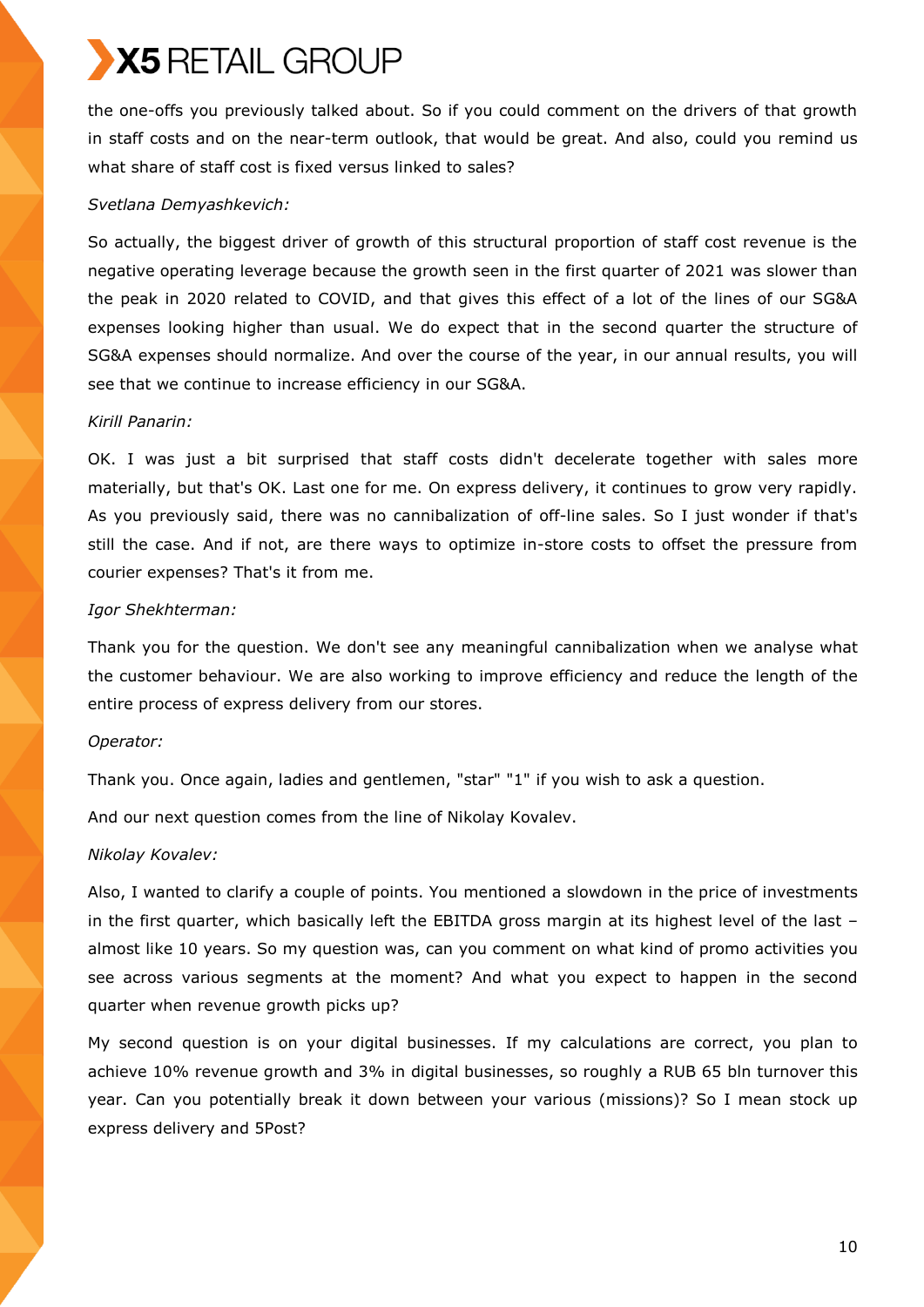

## *Igor Shekhterman:*

Let's start with your question on promo, Nikolay, and we would like to ask you to clarify the second question, OK?

### *Svetlana Demyashkevich:*

Yes. So on promo activity, for the first quarter of this year, the overall promotion level was less than 35%, whereas last year, it was closer to 40%. We don't see any active promos from any of our off-line competitors. In online, I would say that it's more intense. But the influence on our gross margin is not that significant. So...

## *Igor Shekhterman:*

Yes, 40%, it refers to Q4 2020, right? Not year-on-year.

### *Svetlana Demyashkevich:*

Not year-on-year. Nikolay, and we understand your question – the second one was about the contribution from the digital businesses to overall growth of 10% revenue per year, right?

## *Nikolay Kovalev:*

But can I follow up on the first question, if you don't mind, because mostly, I wanted to ask, given the current level of promo, which fell and then picked up with revenue growth, do you anticipate higher promo in the second quarter or will growth be achieved with a sustainable level of price investment?

### *Svetlana Demyashkevich:*

Usually, we see high levels of promo in the third and fourth quarter if you're talking about normal seasonality. But as with last year, in 2021 we may also see a slightly abnormal dynamic here. For example, last year, in the third quarter, we didn't have any additional promo activities. So in general, I would expect that in the second quarter, the promo level will not increase significantly apart from during holidays and seasonal promos.

## *Nikolay Kovalev:*

OK. That's clear. So to clarify, on the second question, I was talking about digital turnover. You have planned for total revenues to increase by approximately 10% this year, and on the call today, you mentioned 3% coming from digital services. So, calculating total revenues and the share of digital, I got RUB 65 bln – please correct me if I'm wrong. Also, if turnover will be in line with this, how will it be split between your three online businesses?

### *Svetlana Demyashkevich:*

So I think I mentioned that we expect the annual growth of our digital businesses to have an impact of about 1.5%-1.7%. So overall, I don't think we're giving guidance for the revenue in 2021 of our digital businesses. But we do not expect growth to slow down. And in the first